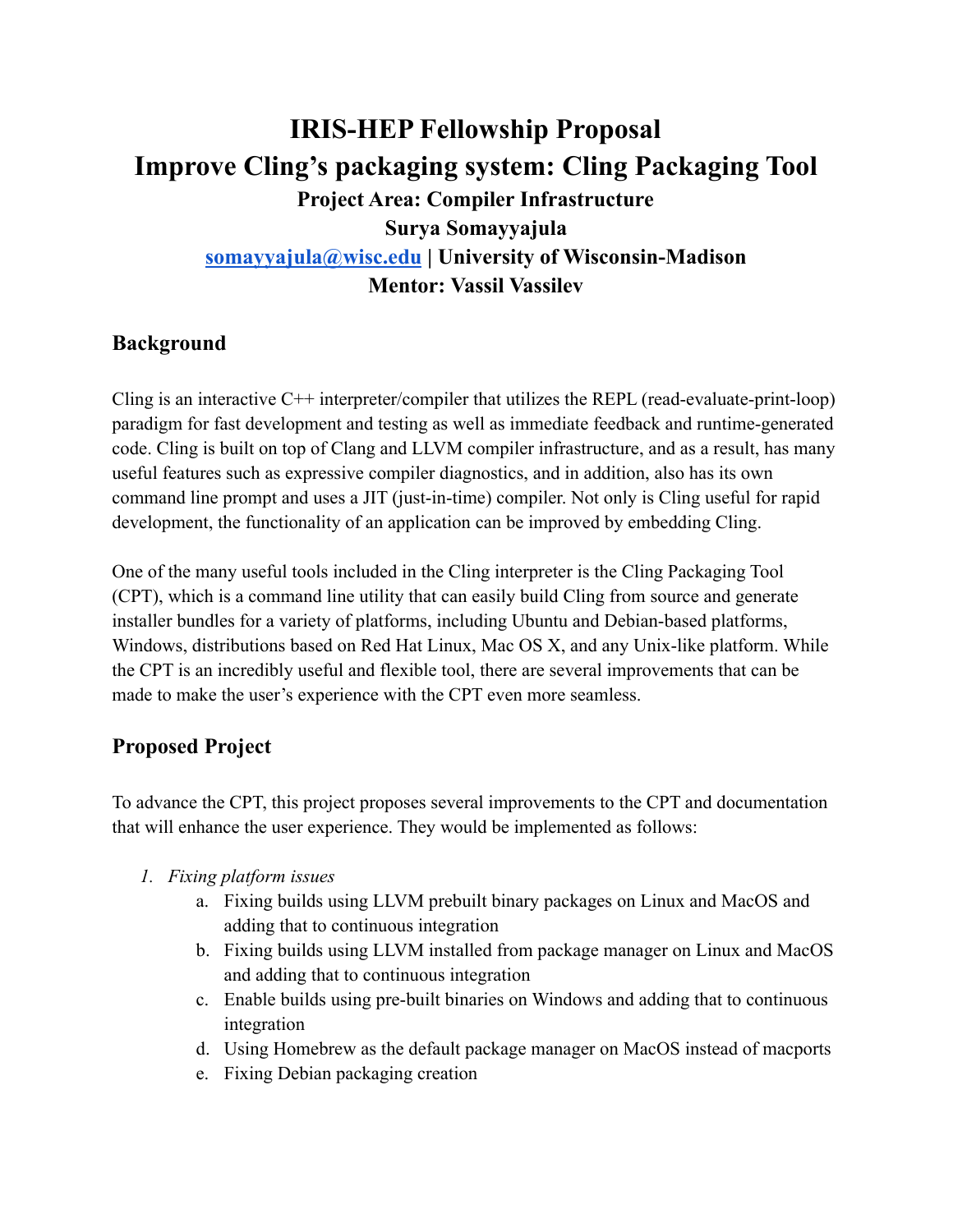- *2. Rewriting parts of CPT*
	- a. Using a different program execution starting point
	- b. Getting rid of the mutation of global variables
	- c. Minimizing the use of the subprocess module
	- d. Making CPT flake8 (code linter) compliant (allows for flexible error/violation codes)
	- e. Rewriting the argument parser
		- i. The CPT is both an installer and packager, so the feature to build Cling without having to package it will be added
		- ii. Enabling dependent arguments, so it should only be possible to pass some arguments only if another specific argument is passed
		- iii. Fixing the naming of the arguments, there should be an established uniformity
	- f. Will comment out broken features so users do not run into errors
	- g. Add feature to specify the number of cores of CPU to use when building Cling
	- h. Will add feature to check if installed dependencies are always detected by the check requirements flag (regardless of the package manager used) and verify the list of required dependencies
- *3. Rewriting documentation*
	- a. The Overriding Default Variables section on the README page and tools/packaging is outdated, so updating the instructions with the correct flags to use would help the user
	- b. Adding documentation for new features added during this project
- *4. Fixing miscellaneous issues*
	- a. Fixing the verbose flag in the CMake log to ensure for printing out verbose output
	- b. Adding cmakeDir to CPT to fix compilation of CPT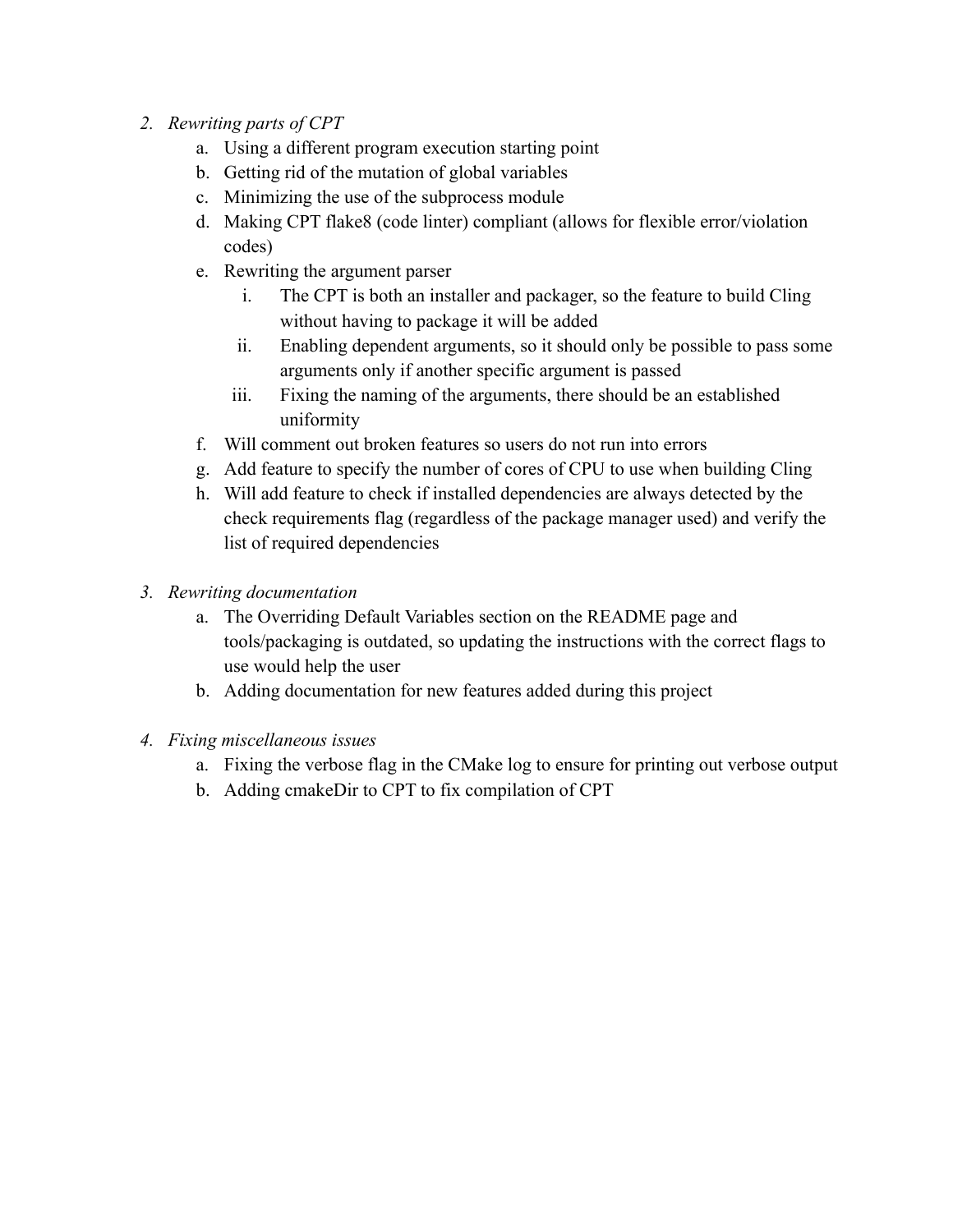## **Timeline**

| Week           | Goal                                                                                                                                                                                                                                                                                                                                                                                                                                                                                                                                                                                                                                                                                                               |
|----------------|--------------------------------------------------------------------------------------------------------------------------------------------------------------------------------------------------------------------------------------------------------------------------------------------------------------------------------------------------------------------------------------------------------------------------------------------------------------------------------------------------------------------------------------------------------------------------------------------------------------------------------------------------------------------------------------------------------------------|
| 1              | 1. Reading Cling ROOT documentation<br>and getting to know the developer<br>community through the GitHub bug<br>tracker and cling-dev mailing list<br>Project setup on Ubuntu terminal<br>2.<br>environment with Windows<br>Subsystem for Linux<br>3. Using a build of Cling and<br>familiarizing myself with the codebase<br>and usage for CPT and Cling<br>according to the documentation                                                                                                                                                                                                                                                                                                                        |
| $\overline{2}$ | 1. Discuss with the community and my<br>mentor the plan for rehauling CPT, by<br>sending an RFC email to cling-dev<br>mailing lists discussing the plan<br>Starting to fix <i>miscellaneous</i> issues<br>2.<br>and other small issues such as issue<br>no. $\frac{\#426}{ }$ to get an idea of how the<br>workflow will follow with subsequent<br>tasks                                                                                                                                                                                                                                                                                                                                                           |
| 3              | Finish fixing the <i>miscellaneous issues</i><br>1.<br>such as the verbose flag issue listed in<br>the meta issue list #406<br>2. Replicating environment and<br>commands in which <i>miscellaneous</i><br>issues appeared in the first place, and<br>seeing if the build passes, will ensure<br>that the issues have been fixed<br>Start rewriting the CPT (part a will be<br>3.<br>completed) (part a listed in meta issue<br>$list \#406)$<br>4. Document the progress made<br><i>rewriting the CPT</i> and fixing the<br>miscellaneous issues, and update the<br>documentation accordingly<br>5. Running and debugging a build of<br>Cling to check that the CPT is<br>executing at a different starting point |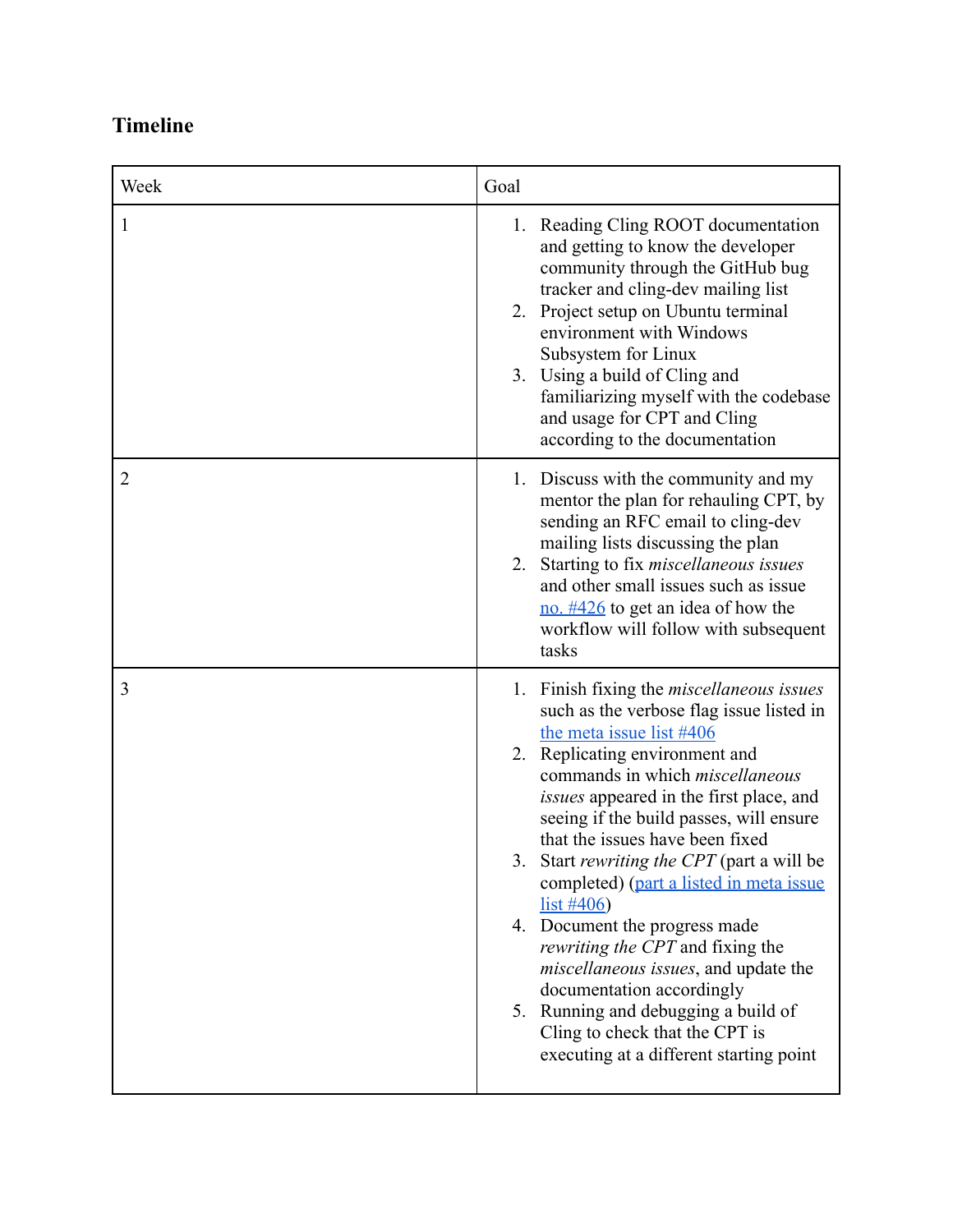| $\overline{4}$ | 1. Finish part b of rewriting the CPT<br>(part b listed in meta issue list #406)<br>2. Complete rewriting documentation<br>part a (issue no. 372)<br>3. Document the progress made<br><i>rewriting the CPT</i> , and update the<br>documentation accordingly<br>4. Debugging a build of Cling and run<br>CPT to check that the global variables<br>are not mutated                                                                                                                                                                                                                                                                                                          |
|----------------|-----------------------------------------------------------------------------------------------------------------------------------------------------------------------------------------------------------------------------------------------------------------------------------------------------------------------------------------------------------------------------------------------------------------------------------------------------------------------------------------------------------------------------------------------------------------------------------------------------------------------------------------------------------------------------|
| 5              | 1. Finish part c of <i>rewriting the CPT</i><br>(part c listed in meta issue list #406)<br>2. Document the progress made<br>rewriting the CPT, and update the<br>documentation accordingly<br>Debugging a build of Cling to check<br>3.<br>that the CPT still works the same after<br>the removal of subprocesses                                                                                                                                                                                                                                                                                                                                                           |
| 6              | Finish part d of rewriting the CPT<br>1.<br>(part d listed in meta issue list #406)<br>2. Finish part a of <i>fixing platform issues</i><br>(part a listed in meta issue list #406)<br>3. Document the progress made<br>rewriting the CPT and fixing platform<br><i>issues</i> , and update the documentation<br>accordingly<br>4. Running flake8 on CPT to see if there<br>are any violations<br>Debugging a build of Cling that uses<br>5.<br>an LLVM pre-built tarball and running<br>CPT on the Ubuntu terminal<br>environment with Windows<br>Subsystem for Linux and a macOS<br>virtual machine and see if everything<br>is functioning according to<br>specification |
| 7              | Finish part e of <i>rewriting the CPT</i><br>1.<br>(part e listed in meta issue list #406)<br>2. Finish part b of <i>fixing platform issues</i><br>(part b listed in meta issue list #406)<br>3. Document the progress made<br>rewriting the CPT and fixing platform<br>issues, and update the documentation                                                                                                                                                                                                                                                                                                                                                                |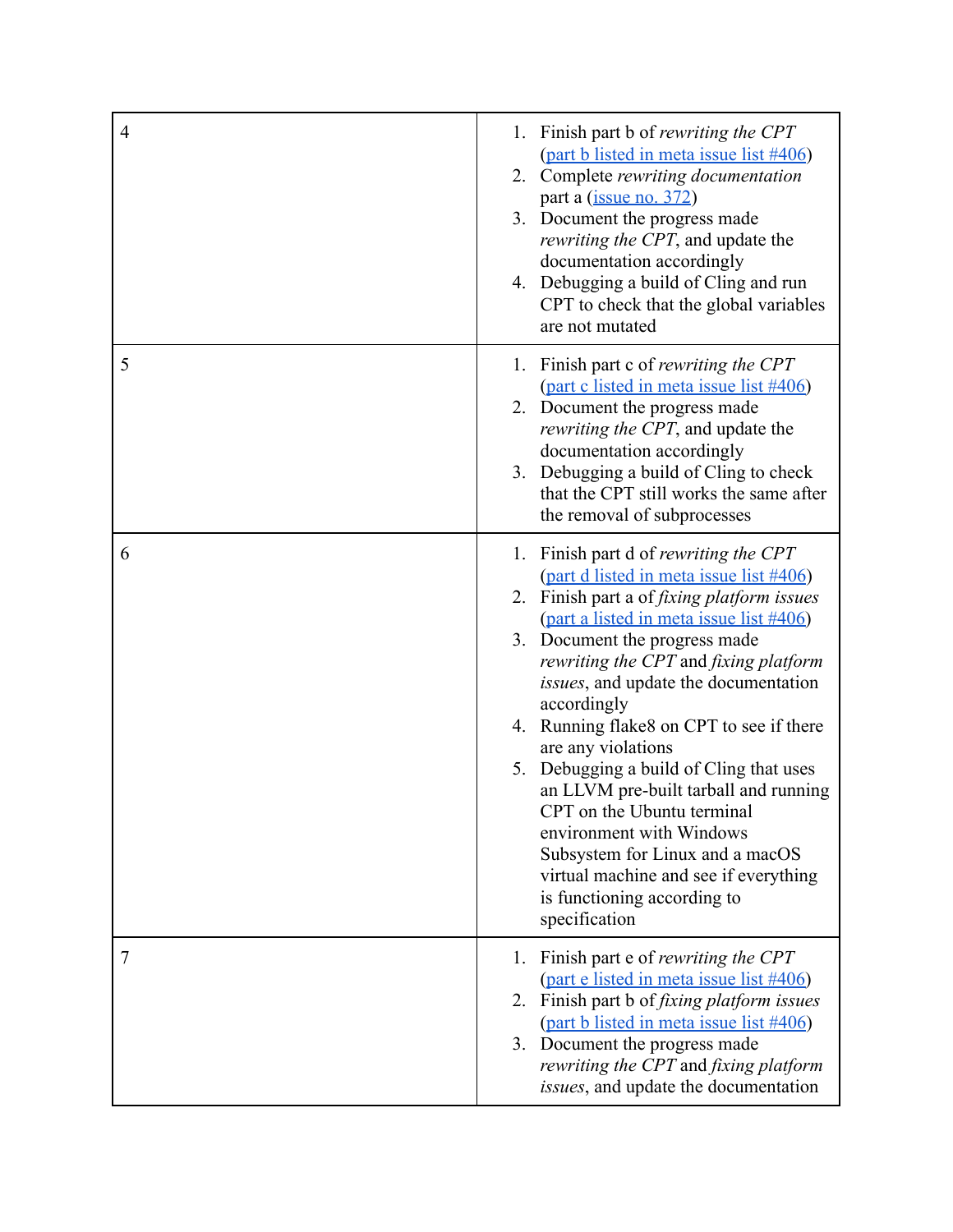|    | accordingly<br>4. Debugging a build of Cling and<br>running CPT to see if the CPT<br>commands still function<br>5. Debugging a build of Cling that is<br>using LLVM installed from a package<br>manager and running CPT on on the<br>Ubuntu terminal environment with<br>Windows Subsystem for Linux and<br>macOS virtual machine and see if<br>everything is functioning according to<br>specification                                                                                                                                                          |
|----|------------------------------------------------------------------------------------------------------------------------------------------------------------------------------------------------------------------------------------------------------------------------------------------------------------------------------------------------------------------------------------------------------------------------------------------------------------------------------------------------------------------------------------------------------------------|
| 8  | 1. Finish part f of rewriting the CPT<br>(part f listed in meta issue list #406)<br>2. Finish part c of <i>fixing platform issues</i><br>(part c listed in meta issue list #406)<br>3. Document the progress made<br>rewriting the CPT and fixing platform<br>issues, and update the documentation<br>accordingly<br>4. Debugging a build of Cling and<br>running CPT to see if any broken<br>features are still showing up<br>5. Debugging a build of Cling and<br>running CPT and see if everything is<br>functioning according to specification<br>on Windows |
| 9  | 1. Finish part g of <i>rewriting the CPT</i><br>(issue no. 391)<br>2. Finish part d of fixing platform issues<br>(iisue no. 404)<br>3. Document the progress made<br>rewriting the CPT and fixing platform<br>issues, and update the documentation<br>accordingly<br>4. Debugging a build of Cling and<br>running CPT and check if the<br>specified cores feature is running<br>correctly according to specification<br>5. Debugging a build of Cling and<br>running CPT to see if the Homebrew<br>package manager is being used                                 |
| 10 | Finish part h of rewriting the CPT<br>1.                                                                                                                                                                                                                                                                                                                                                                                                                                                                                                                         |